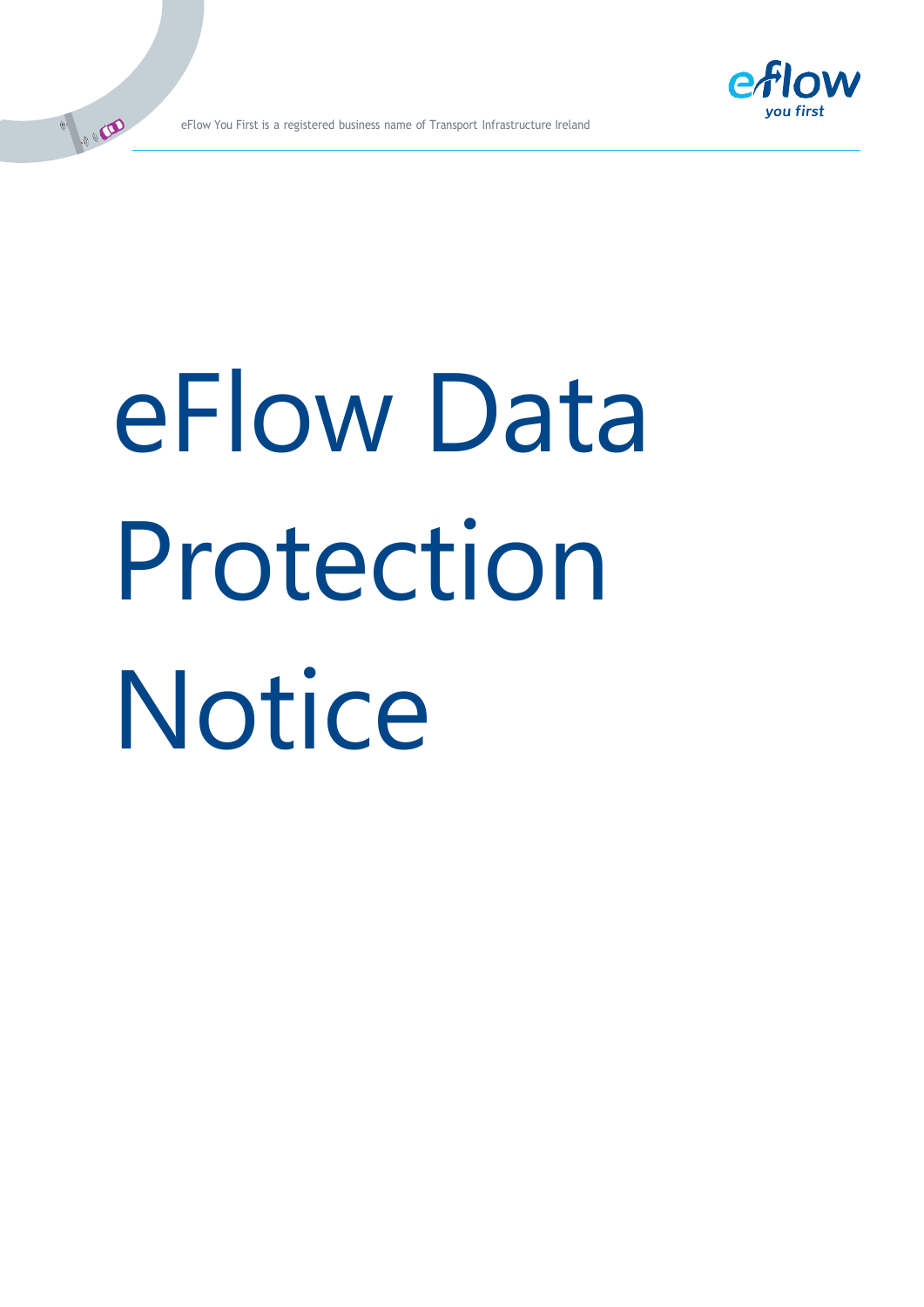

# Contents

E DE

| $\int_0^{\infty} \frac{1}{2} \int_0^{\infty} \frac{1}{2} \int_0^{\infty} \frac{1}{2} \int_0^{\infty} \frac{1}{2} \int_0^{\infty} \frac{1}{2} \int_0^{\infty} \frac{1}{2} \int_0^{\infty} \frac{1}{2} \int_0^{\infty} \frac{1}{2} \int_0^{\infty} \frac{1}{2} \int_0^{\infty} \frac{1}{2} \int_0^{\infty} \frac{1}{2} \int_0^{\infty} \frac{1}{2} \int_0^{\infty} \frac{1}{2} \int_0^{\infty} \frac{$ |
|------------------------------------------------------------------------------------------------------------------------------------------------------------------------------------------------------------------------------------------------------------------------------------------------------------------------------------------------------------------------------------------------------|
|                                                                                                                                                                                                                                                                                                                                                                                                      |
|                                                                                                                                                                                                                                                                                                                                                                                                      |
|                                                                                                                                                                                                                                                                                                                                                                                                      |
|                                                                                                                                                                                                                                                                                                                                                                                                      |
|                                                                                                                                                                                                                                                                                                                                                                                                      |
|                                                                                                                                                                                                                                                                                                                                                                                                      |
|                                                                                                                                                                                                                                                                                                                                                                                                      |
|                                                                                                                                                                                                                                                                                                                                                                                                      |
|                                                                                                                                                                                                                                                                                                                                                                                                      |
|                                                                                                                                                                                                                                                                                                                                                                                                      |
|                                                                                                                                                                                                                                                                                                                                                                                                      |
|                                                                                                                                                                                                                                                                                                                                                                                                      |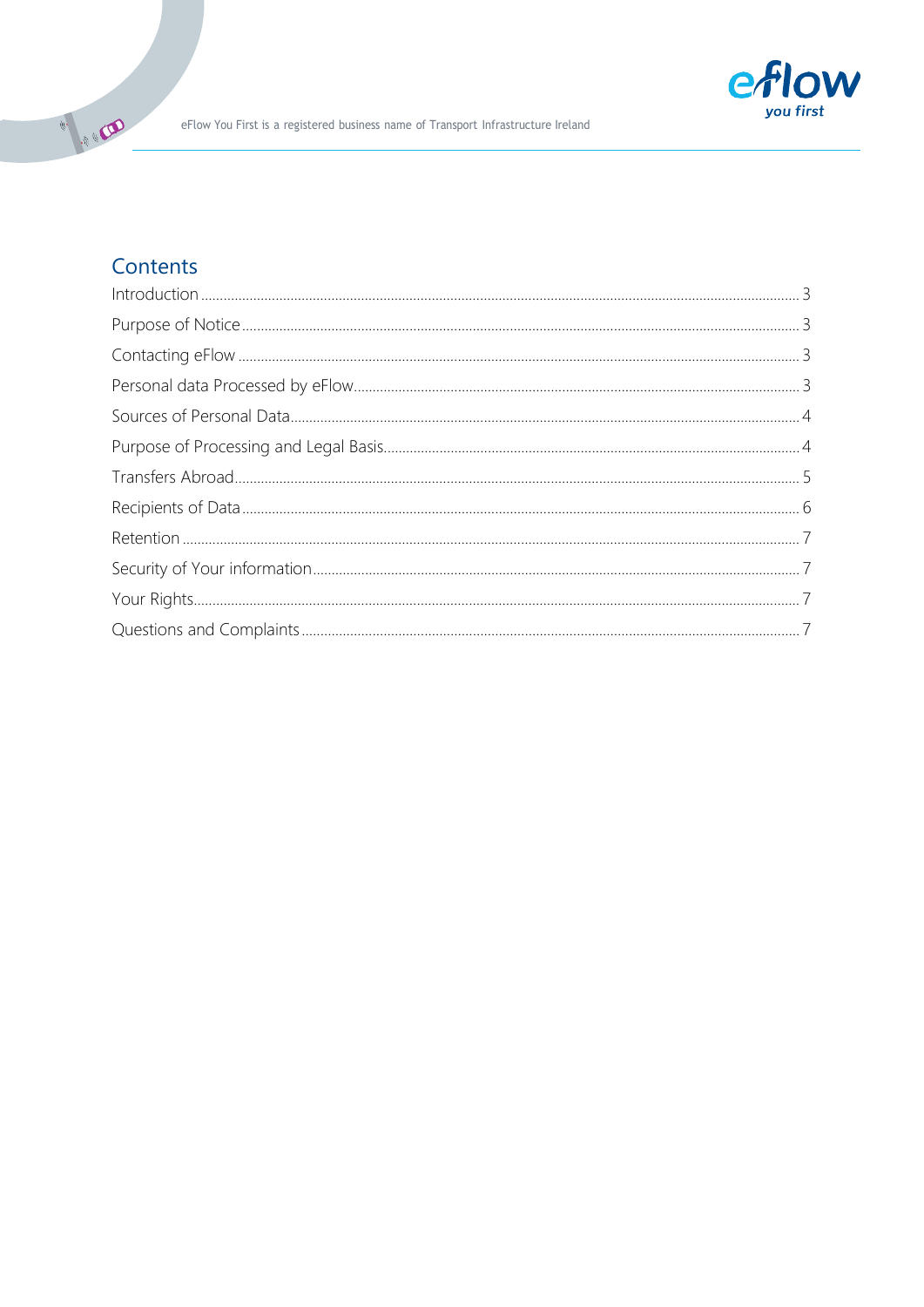

### <span id="page-2-0"></span>Introduction

**OD** 

### a) About eFlow

eFlow is the operator of the barrier-free tolling system on Dublin's M50 motorway and a provider of electronic tags for use on all toll roads in the Republic of Ireland.

eFlow is a registered business name of Transport Infrastructure Ireland ("TII"). Turas Mobility Services is currently contracted by the TII to operate the M50 tolling system (eFlow) on their behalf. Turas Mobility Services is an Irish company based in Dublin.

### b) About TII

<span id="page-2-1"></span>eFlow is the operator of the barrier-free tolling system on Dublin's M50 motorway and a provider of electronic tags for use on all toll roads in the Republic of Ireland. eFlow is a registered business name of Transport Infrastructure Ireland ("TII"). Turas Mobility Services is currently contracted by the TII to operate the M50 tolling system (eFlow) on their behalf. Turas Mobility Services is an Irish company based in Dublin.

### Purpose of Notice

<span id="page-2-2"></span>The purpose of this notice is to inform you of the personal data relating to you that eFlow may collect and process in order to provide toll road services and the uses (including disclosures to third parties) we may make of such personal data. eFlow fully respects your right to privacy and is committed to protecting your personal data. Any personal data that is processed in relation to the eFlow business is processed in accordance with the applicable data protection laws.

# Contacting eFlow

We can be contacted as follows:

- by post: Data Protection Officer, Block 8, Harcourt Centre, Charlotte Way, Dublin, D02 K580
- by email: [dataprotection@eflow.ie](mailto:dataprotection@eflow.ie)

### <span id="page-2-3"></span>Personal data Processed by eFlow

The processing of personal data is required in order to provide toll road services to eFlow customers. We may collect and process some or all of the following personal data in relation to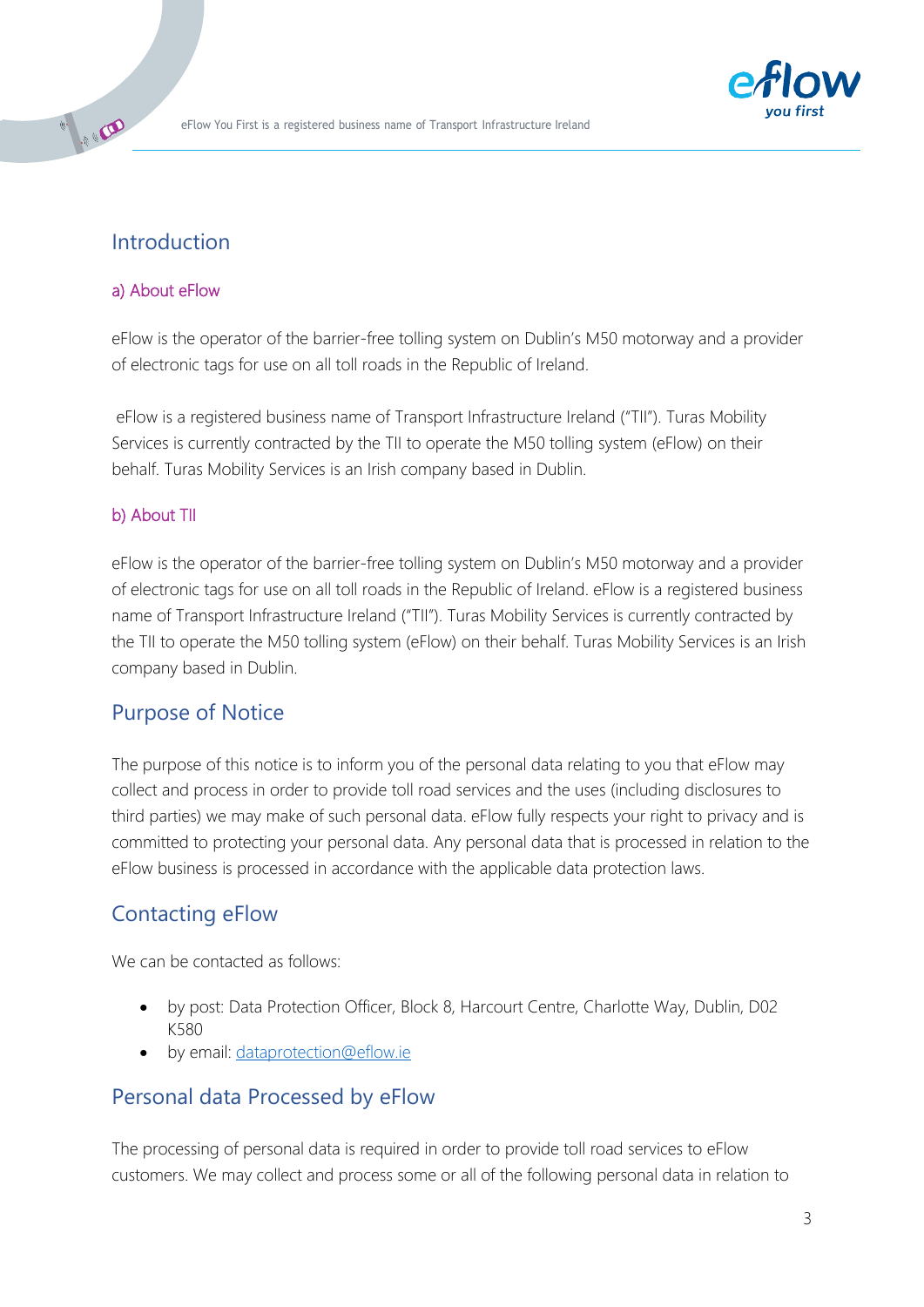

you:

**OD** 

Registered accounts – your full name, postal address, email address, contact telephone number, licence plate number, journey reference number, tag provider, tag number and credit card, debit card or direct debit details. We also process eFlow passage information, payment history, your correspondence and telephone conversation recordings.

<span id="page-3-0"></span>Unregistered account – your full name, postal address and licence plate number. We also process eFlow passage information, payment history, your correspondence and telephone conversation recordings.

When you contact eFlow by phone, email or through the website services, we record details of those communications (e.g. correspondence records, web message, letter/fax correspondence, phone call recordings including logs of phone calls, etc.) and any other details you may choose to provide us with. For the purpose of processing payments, eFlow may collect credit card or debit card details from road users.

From time to time, we may contact you by phone, email or SMS in relation to Customer Satisfaction Surveys. You can opt-out from such contact by emailing us at [dataprotection@eflow.ie](mailto:dataprotection@eflow.ie) or by writing to us at the address set out in 'Contacting eFlow' above. You will also be afforded the right to opt-out of receiving Customer Satisfaction Surveys in any calls or emails to you about such surveys.

### Sources of Personal Data

<span id="page-3-1"></span>As well as collecting information from you directly, eFlow may receive or collect information about you and your vehicle from the following sources:

- The National Vehicle Driver File, in accordance with specific legislative authority;
- Foreign Vehicle Licensing Authorities, in the countries in which the vehicle is registered;
- The Vehicle Rental Company, to enable eFlow contact you and request the payments for your passage;
- Compatible Operators in connection with the provision of interoperable toll transactions in Ireland;
- Toll passage photographic and video recordings for all vehicles that use the M50 toll road; and
- Cameras/CCTV at M50 toll infrastructure.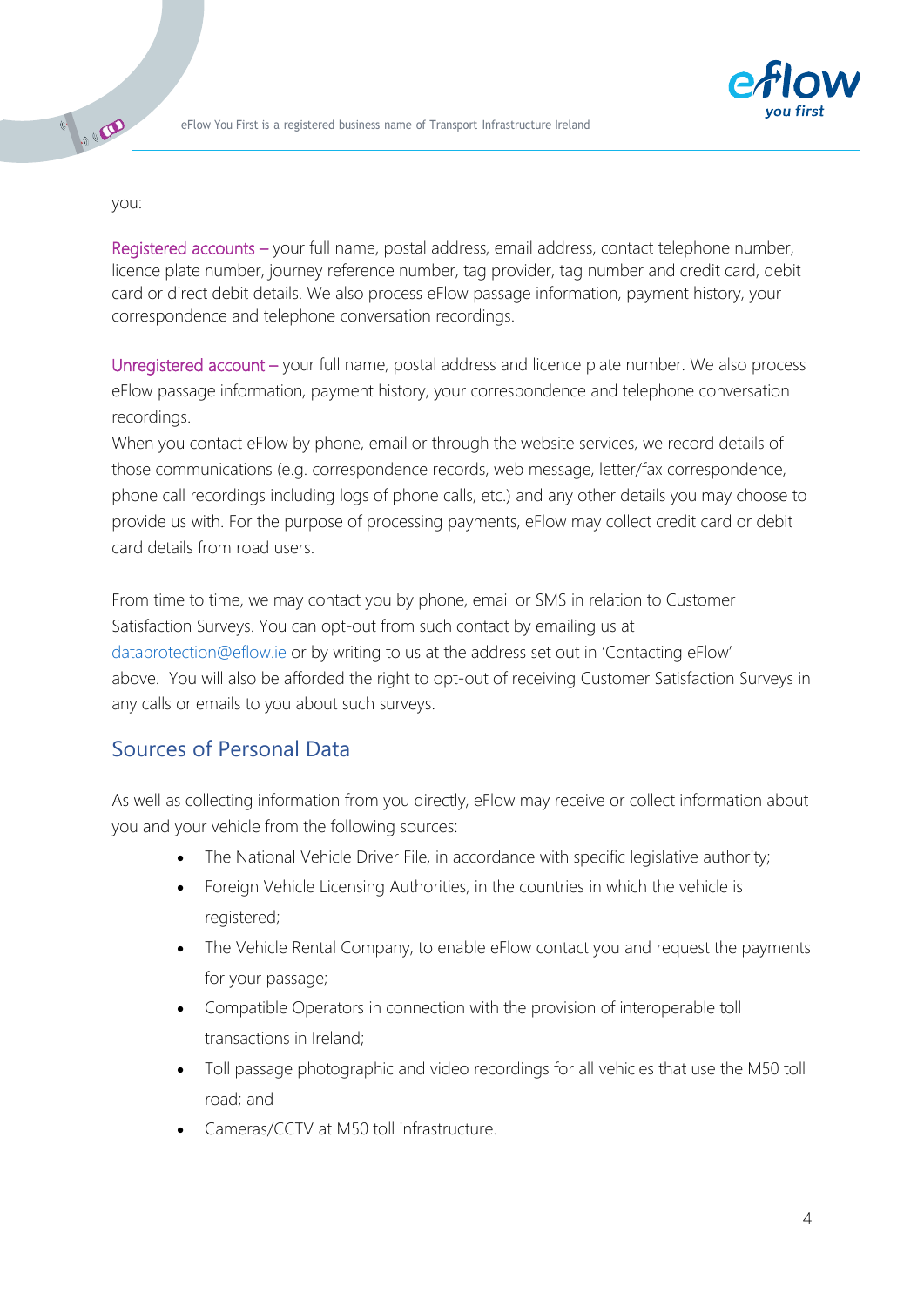



# Purpose of Processing and Legal Basis

<span id="page-4-0"></span>eFlow processes personal data in order to:

**OF CALL** 

- ensure that payment is obtained from all road users using eFlow services in accordance with TII's statutory obligations;
- receive services from third party service providers;
- respond to queries and complaints;
- facilitate the mobilisation and transition of services from one provider of interoperable toll transaction services to another; and
- comply with TII's other statutory obligations.

TII as data controller is required to ensure that there is a legal basis for the processing of your personal data. TII's legal basis for collecting and using this information is that such processing is necessary to comply with TII's legal and regulatory obligations and to carry out its tasks in the public interest and/or in the exercise of official authority vested in TII, including the right to demand, charge, collect and recover toll payments and all other amounts due as consequence of the use of the toll road. In certain limited circumstances, processing your personal data may be on the basis of your consent – where this is the case you will be asked to give a positive indication of that consent. TII may also process your personal data (for example, toll passage data and method of payment information), for research or statistical purposes. TII's legal basis for this processing is that it is necessary for such research or statistical purposes (only in circumstances where TII has implemented suitable and specific measures to safeguard your fundamental rights and freedoms). The legal basis on which we collect, process and transfer special categories of data relating to you (e.g. if you claim exemption from the payment of tolls on the grounds of modified vehicle/driver disability status, proof that the vehicle is modified and information about your disability status may be requested) in the manner described above are that:

- this is necessary for reasons of substantial public interest, and
- you have given your explicit consent to such processing.

### Transfers Abroad

In connection with the above, eFlow may transfer your personal data outside the European Economic Area, including to a jurisdiction which is not recognised by the European Commission as providing an equivalent level of protection for personal data as is provided for in the European Union. If and to the extent that eFlow does so, eFlow will ensure that appropriate measures are in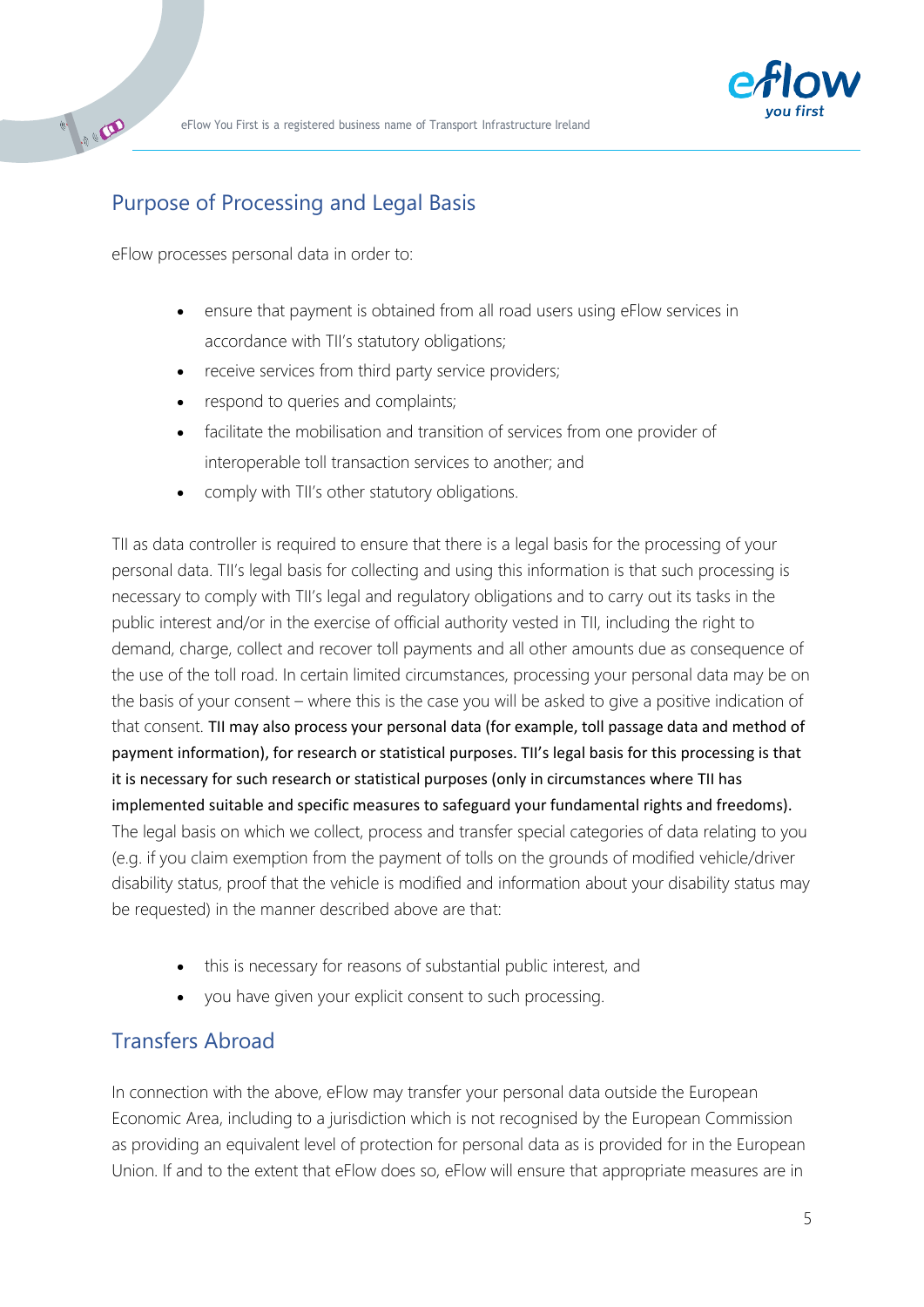

place to comply with its obligations under applicable law governing such transfers, which may include entering into a contract governing the transfer which contains the 'standard contractual clauses' approved for this purpose by the European Commission and/or other transfer obligations/arrangements as may be specified by the Commission. Further details of the measures that eFlow has taken in this regard are available from the eFlow Data Protection Officer, using the contact details indicated above.

## <span id="page-5-0"></span>Recipients of Data

**OD** 

We may disclose your personal data to other organisations in connection with the above purposes, in the following circumstances:

- We may share personal data with our agents, contractors and service providers who assist us with the operation of aspects of our services and functions, such as our payment card processor, banking and printing/postal correspondence contractors, eFlow enforcement entity, Foreign Vehicle Licensing Authorities, and law enforcement agencies.
- Where we appoint a new operator of eFlow, we may share personal data with this new operator in order to facilitate successful transition to the new operator and ensure continuity of service for eFlow customers during any transition period.
- If you send us a comment, complaint or query in relation to a matter that we are not responsible for, we will ask for your permission to pass on your communication to the relevant third party.
- Where we are under a duty to disclose or share personal data in order to comply with any legal obligation, or to protect the rights, property or safety of eFlow, our customers, or others. We may also share information about the way you conduct your account with credit reference agencies.
- Where required or permitted by law, we may share your personal data with other public authorities and bodies, such as the Gardaí or other law enforcement authorities for the purposes of the prevention, investigation or detection of crime.
- In connection with the provision of interoperable toll transactions in Ireland, we may disclose your personal data to a relevant compatible operator or to the provider of interoperability management services. This may include a new provider of such services in order to facilitate a successful transition from the current provider to the new provider and ensure continuity of service.
- we may share toll passage data with key stakeholders, e.g. the Department of Transport, for the purposes of research and statistical analysis. For the purpose of operating competitions on behalf of TII we may disclose, with your consent, your name, email address and marketing preferences provided to us by you.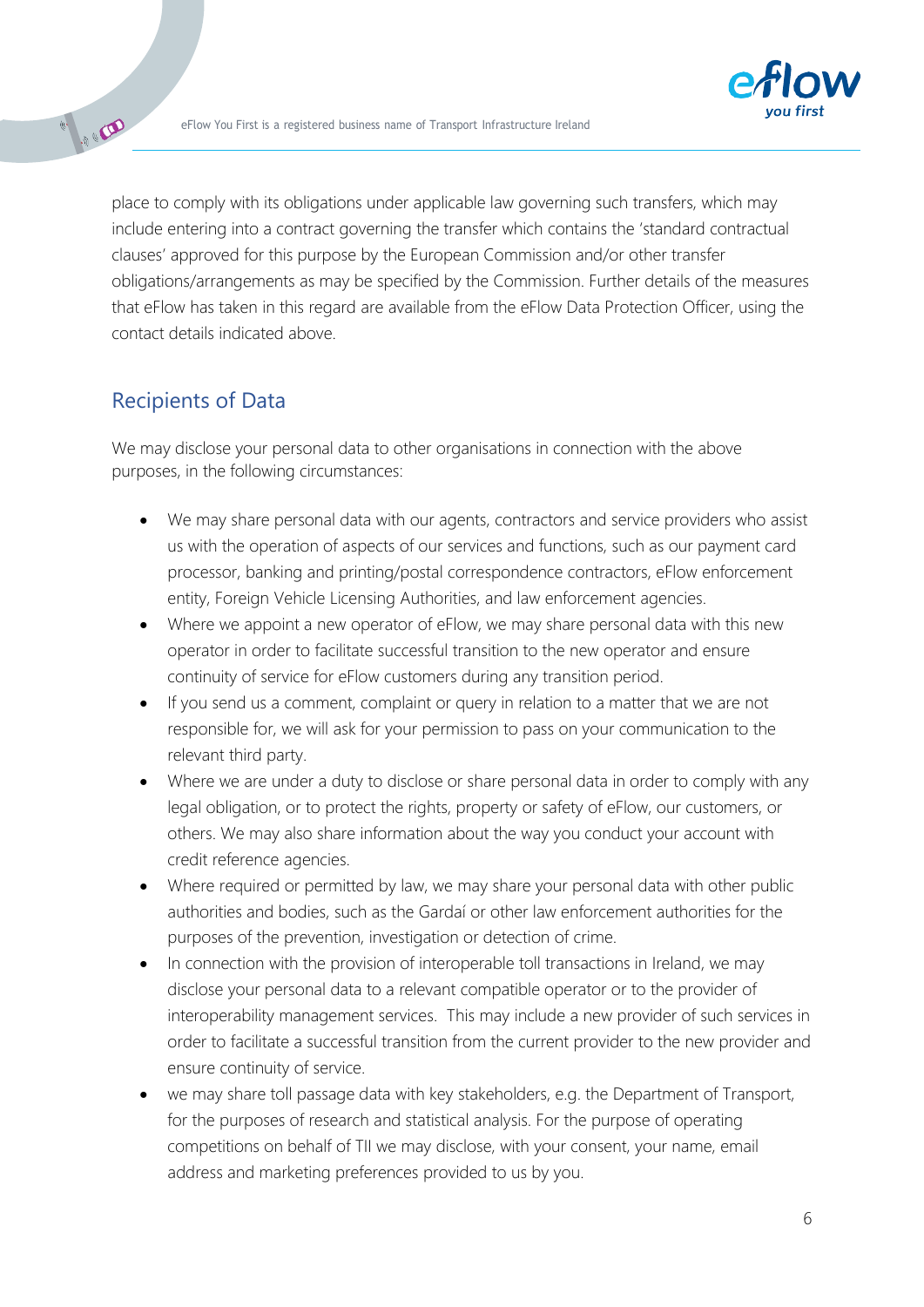<span id="page-6-0"></span>

• Where we are otherwise permitted by law.

### Retention

**DECE** 

<span id="page-6-1"></span>We will only retain your personal data for as long as necessary for the purpose or purposes for which it was obtained, including for the purposes of satisfying any legal, accounting, or reporting requirements. The retention periods differ depending on the type of categories of personal data held.

To determine the appropriate retention period for personal data, we consider the amount, nature, and sensitivity of the personal data, the potential risk of harm from unauthorised use or disclosure of your personal data, the purposes for which we process your personal data and whether we can achieve those purposes through other means, and the applicable legal requirements.

## Security of Your information

<span id="page-6-2"></span>The personal data which we process is held on secure servers hosted by Turas Mobility Services. eFlow has adopted appropriate technical and organisational security measures to protect your information from unauthorised access and against unlawful processing, accidental loss, destruction or damage. We will also ensure that our agents or third-party service providers who process your data are required to keep your data safe and secure.

### Your Rights

<span id="page-6-3"></span>You have the following rights, in certain circumstances, in relation to your personal data:

- the right to access your personal data;
- the right to request the rectification and/or erasure of your personal data;
- the right to restrict the use of your personal data;
- the right to object to the processing of your personal data;
- the right to receive your personal data, which you provided to us, in a structured, commonly used and machine-readable format or to require us to transit that data to another data controller, and
- where our processing of your personal data is based on you having provided consent, the right to withdraw your consent to the processing at any time.

In order to exercise any of the rights set out above, please contact the eFlow Data Protection Officer, using the contract details indicated above.

### Questions and Complaints

If you have any questions or complaints about our use of your personal data, please contact us using the contact details above. Alternatively, TII's Data Protection Officer may be contacted as follows: